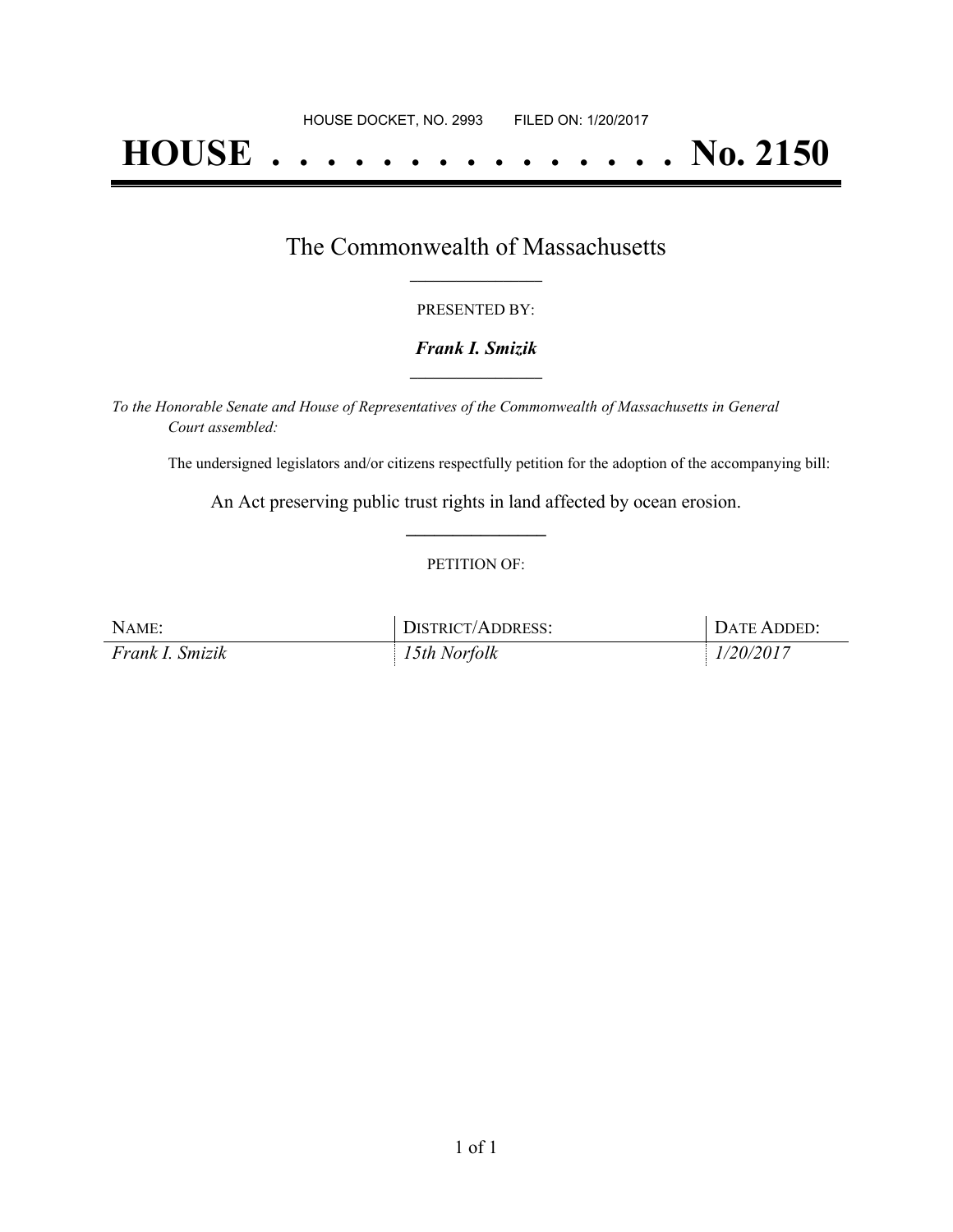## **HOUSE . . . . . . . . . . . . . . . No. 2150**

By Mr. Smizik of Brookline, a petition (accompanied by bill, House, No. 2150) of Frank I. Smizik relative to preserving public trust rights in land affected by ocean erosion. Environment, Natural Resources and Agriculture.

### [SIMILAR MATTER FILED IN PREVIOUS SESSION SEE HOUSE, NO. *753* OF 2015-2016.]

## The Commonwealth of Massachusetts

**In the One Hundred and Ninetieth General Court (2017-2018) \_\_\_\_\_\_\_\_\_\_\_\_\_\_\_**

**\_\_\_\_\_\_\_\_\_\_\_\_\_\_\_**

An Act preserving public trust rights in land affected by ocean erosion.

Be it enacted by the Senate and House of Representatives in General Court assembled, and by the authority *of the same, as follows:*

1 SECTION 1. Section 35 of Chapter 91 of the General Laws, as appearing in the 2008

2 Official Edition, is hereby amended by inserting, after the last sentence of the first, the

3 following-

 Where sea level rise, storms, or other natural processes have caused the landward or lateral movement of a barrier beach into an area which was previously occupied by the bottom of any Great Pond, the portion of the barrier beach relocated into the former bottom of the Great Pond shall be and remain in public ownership. It being the intent of the foregoing sentence that the application thereof to any property not be in violation of either Article 10 of the Massachusetts Declaration of Rights or the Fourteenth Amendment of the United States Constitution, the foregoing sentence shall not convert ownership of any private property to